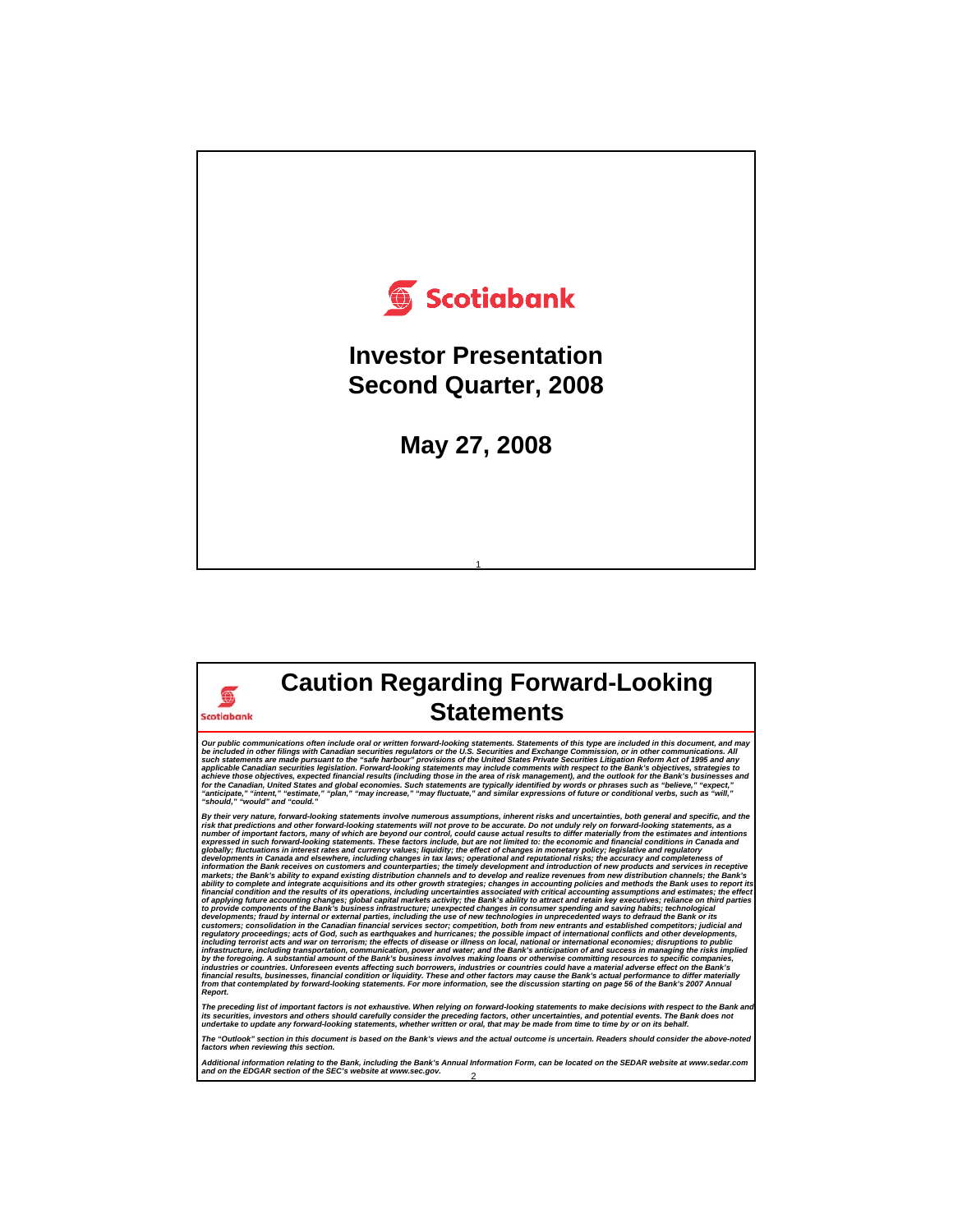

| Scotiabank | Q2/08 Results<br><b>Solid Quarter</b> |                              |                   |            |  |  |  |
|------------|---------------------------------------|------------------------------|-------------------|------------|--|--|--|
|            | Change                                |                              |                   |            |  |  |  |
|            |                                       | Q <sub>2</sub> /08           | Yr/Yr             | Qtr/Qtr    |  |  |  |
|            | Net income (\$ millions)              | \$980                        | $(6)$ %           | 18%        |  |  |  |
|            | <b>EPS</b>                            | \$0.97                       | $(6)$ %           | 18%        |  |  |  |
|            | <b>ROE</b>                            | 21.4%                        | $(100)$ bp        | 310 bp     |  |  |  |
|            | Productivity ratio                    | 54.8%                        | 100bp             | $(170)$ bp |  |  |  |
|            |                                       |                              |                   |            |  |  |  |
|            | + solid asset growth                  | - lower loan loss recoveries |                   |            |  |  |  |
|            | + minimal write-downs                 |                              | - higher expenses |            |  |  |  |
|            |                                       | 4                            |                   |            |  |  |  |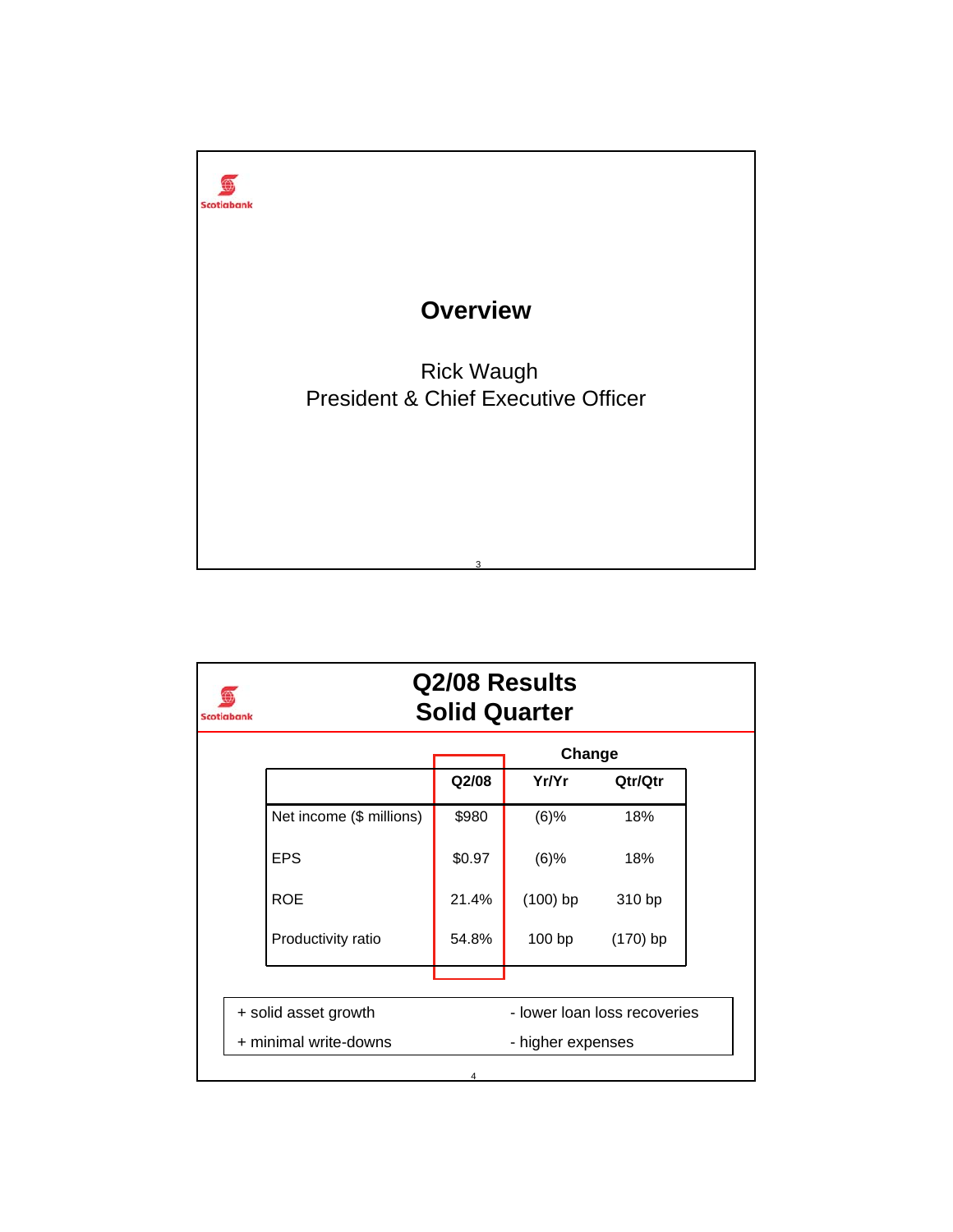

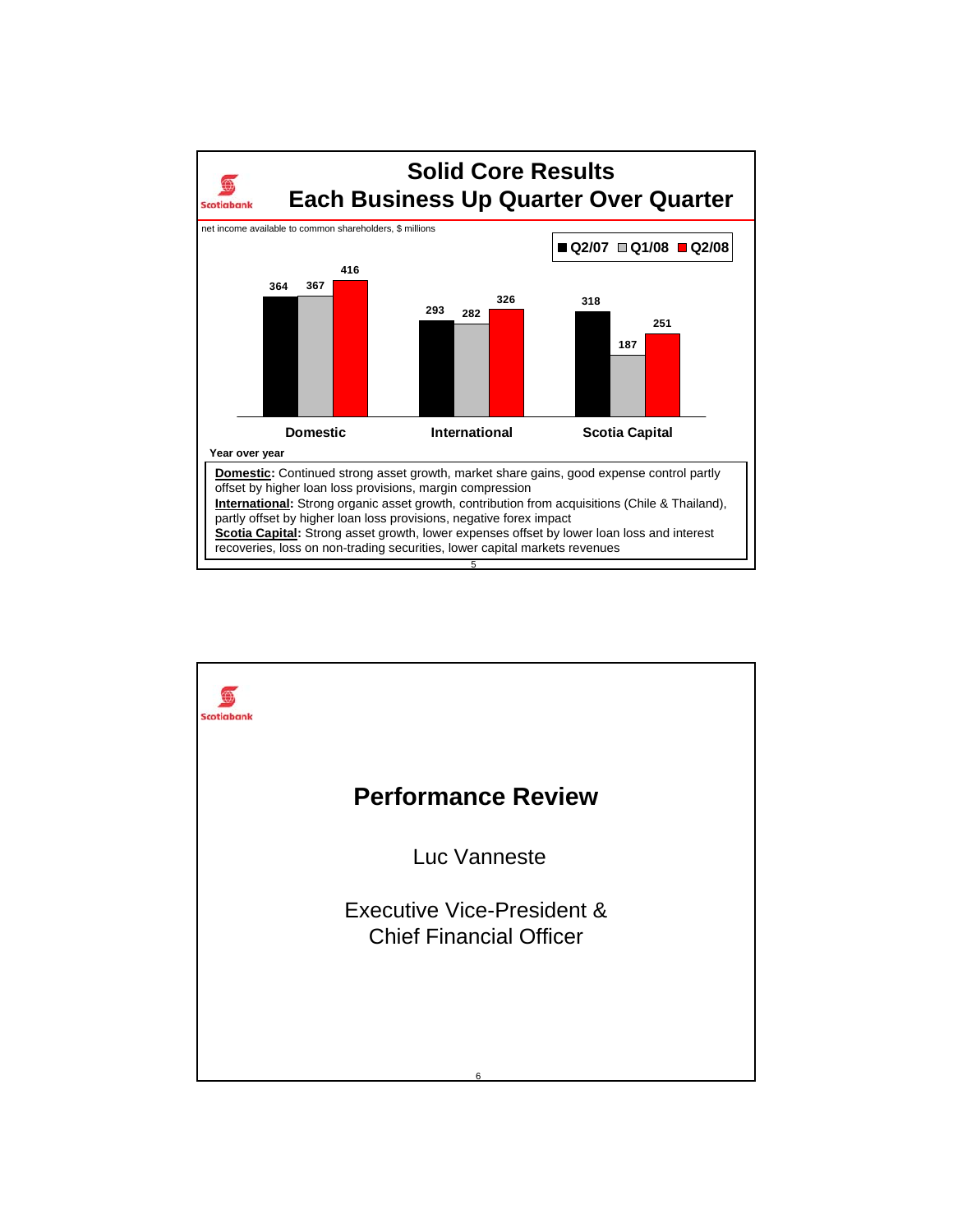

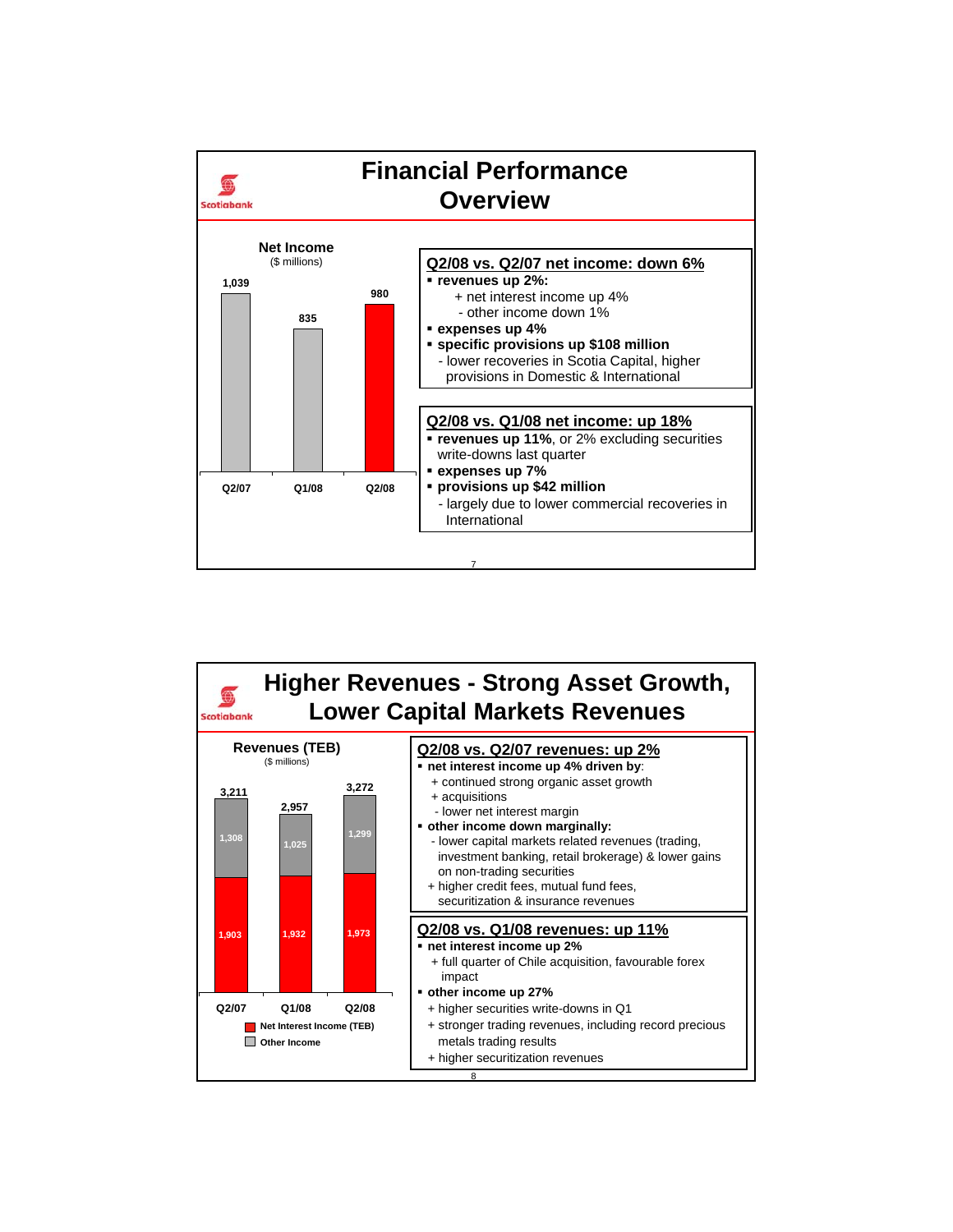

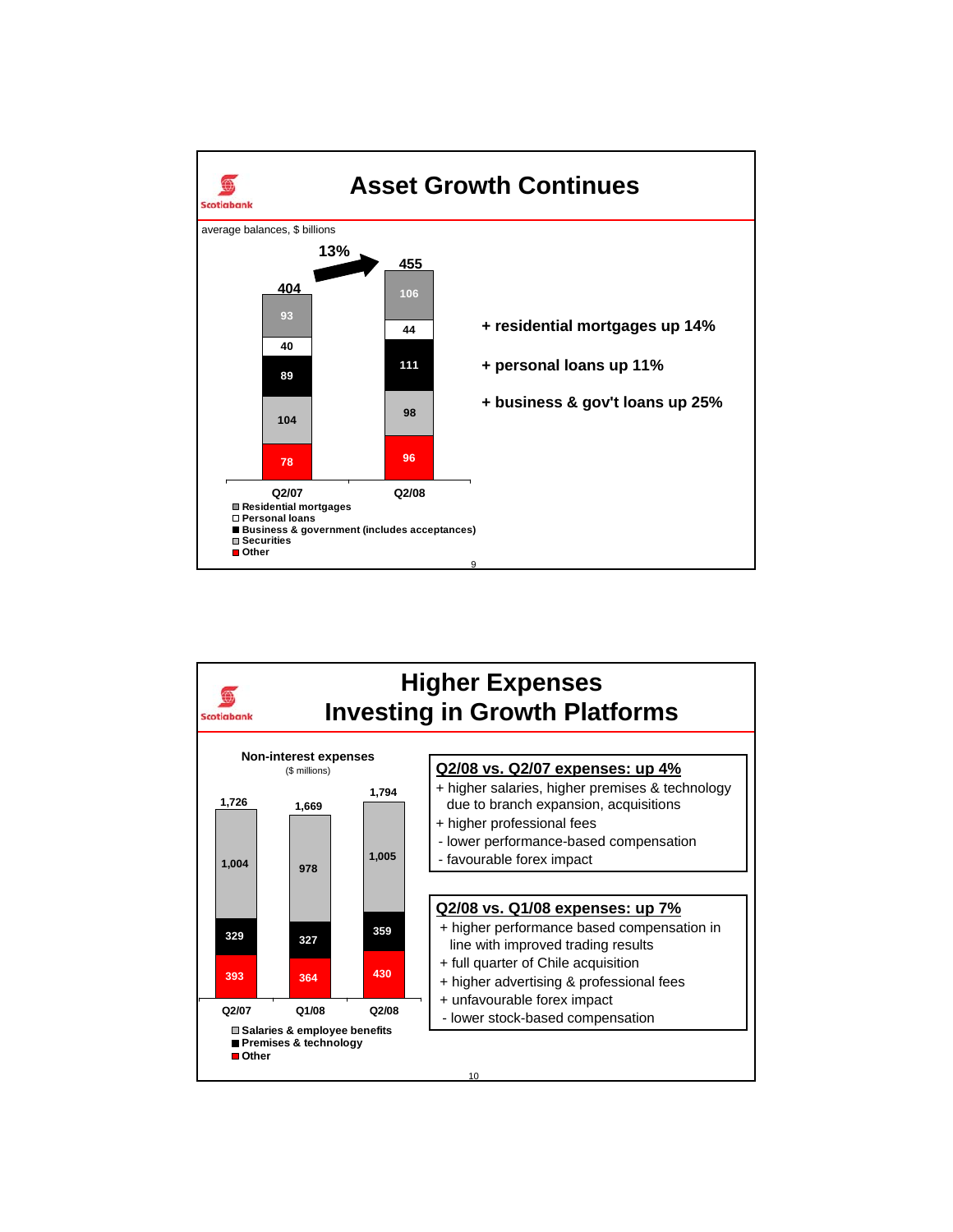

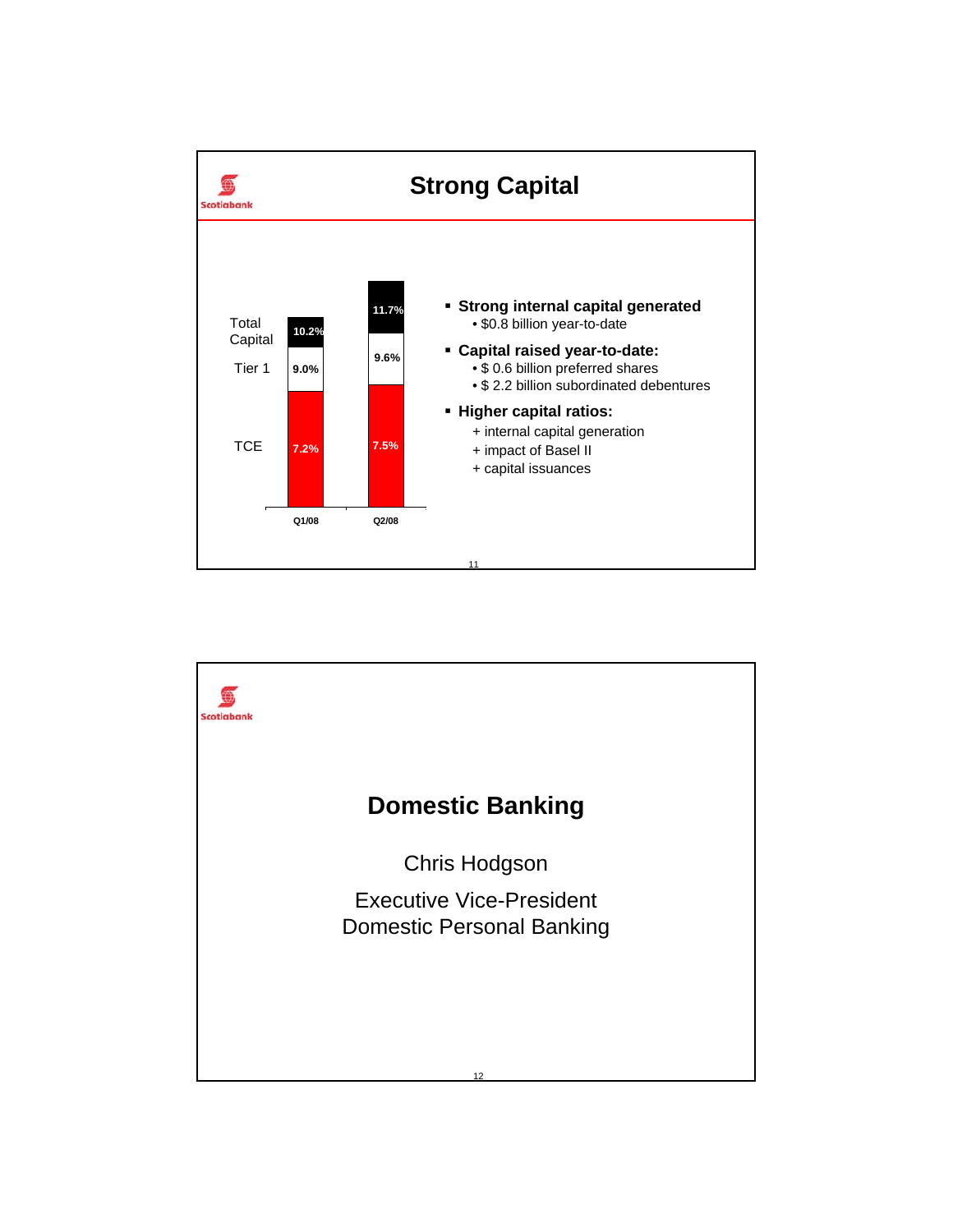

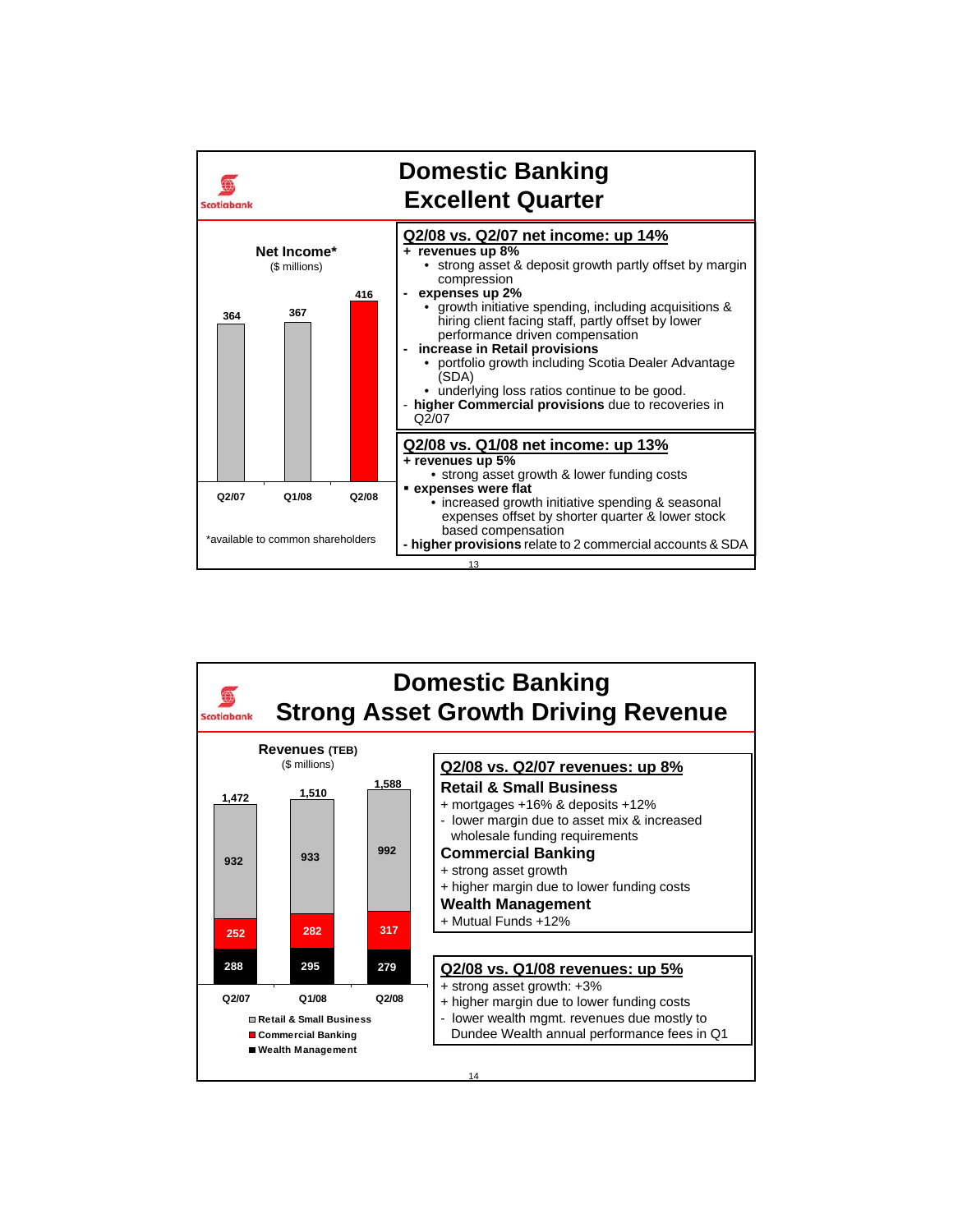| <b>Strong Market Share Gains</b><br>Scotiaban                                                                                                                                                 |                                   |  |  |  |  |  |
|-----------------------------------------------------------------------------------------------------------------------------------------------------------------------------------------------|-----------------------------------|--|--|--|--|--|
|                                                                                                                                                                                               | Year-over-Year<br><b>Increase</b> |  |  |  |  |  |
| <b>Residential Mortgages</b>                                                                                                                                                                  | +17 basis points                  |  |  |  |  |  |
| <b>Personal Term Deposits</b>                                                                                                                                                                 | +103 basis points*                |  |  |  |  |  |
| <b>Total Personal Deposits</b>                                                                                                                                                                | +63 basis points*                 |  |  |  |  |  |
| <b>Mutual Funds</b>                                                                                                                                                                           | +26 basis points                  |  |  |  |  |  |
| *Acquisition of Dundee Bank contributed +15 basis points to personal term deposits<br>and +22 basis points to total personal deposits<br>Domestic market share figures as at March 2008<br>15 |                                   |  |  |  |  |  |

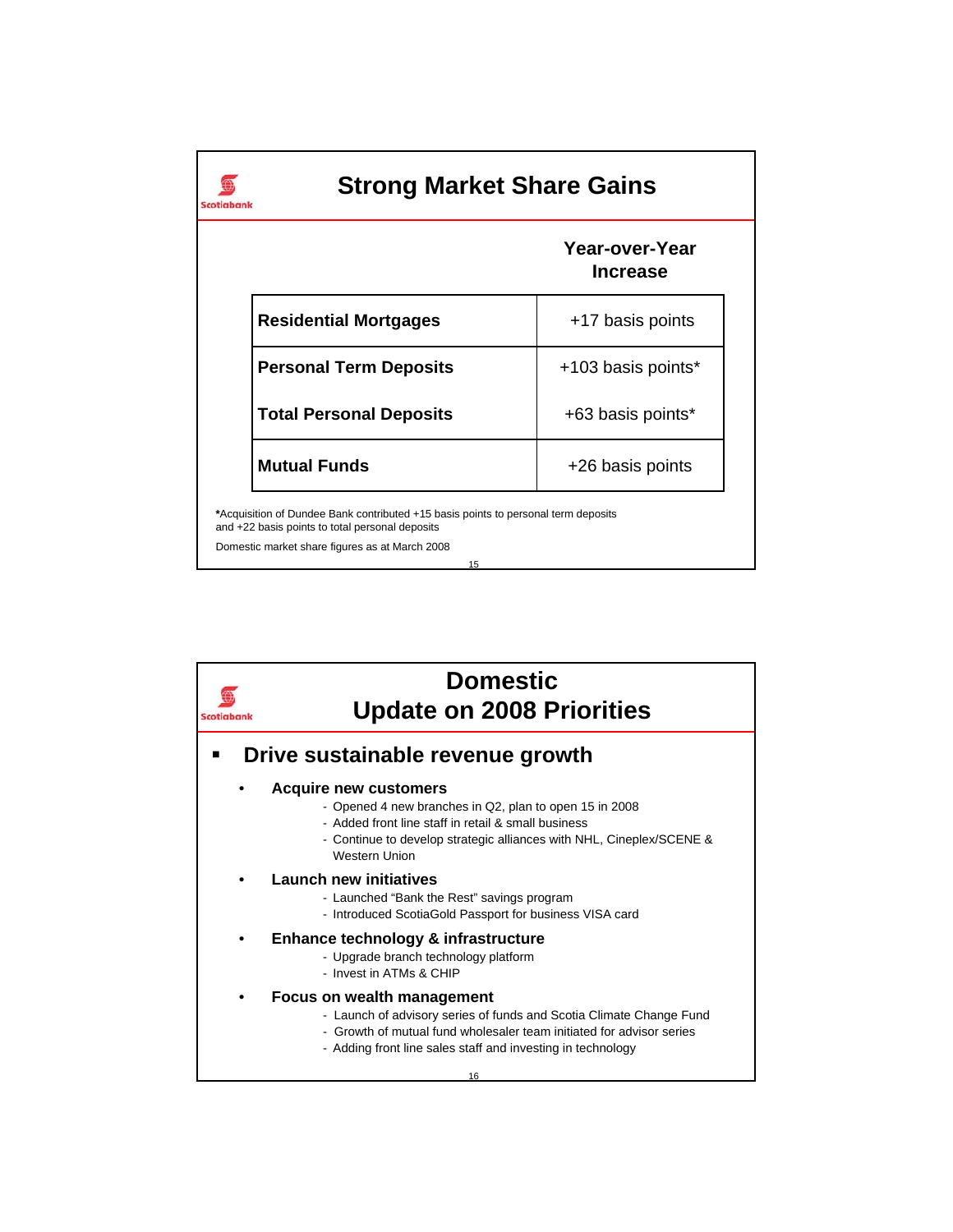

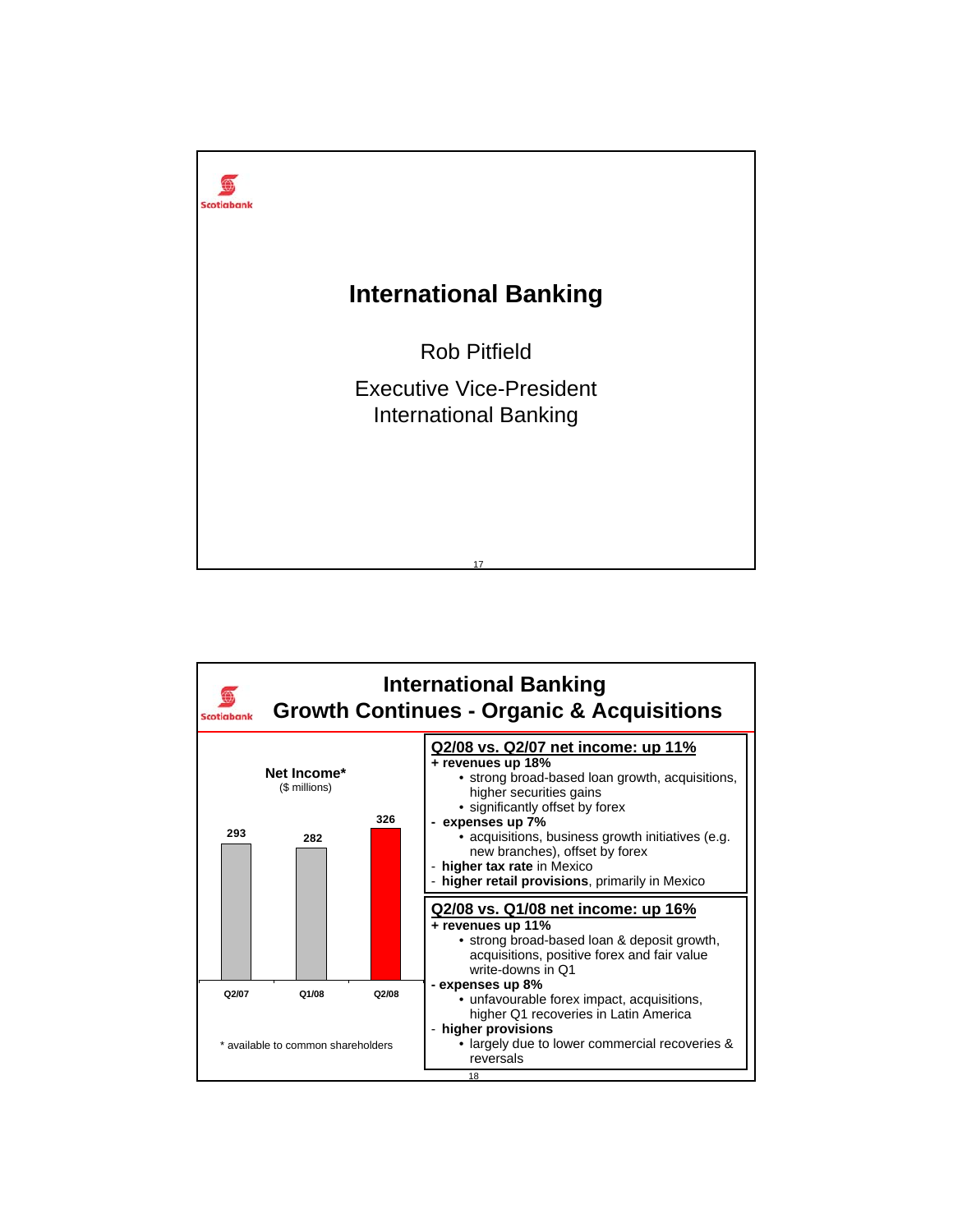

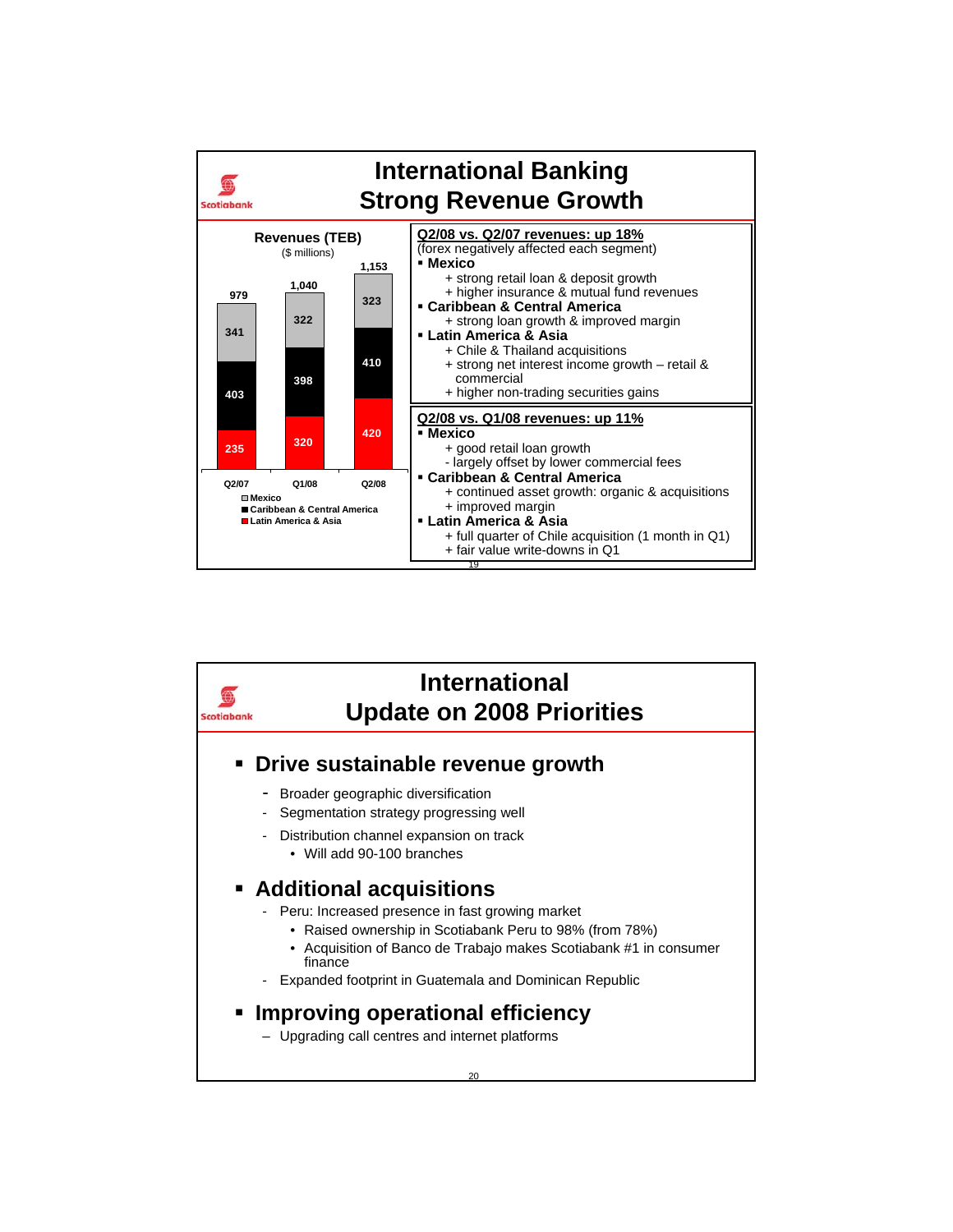

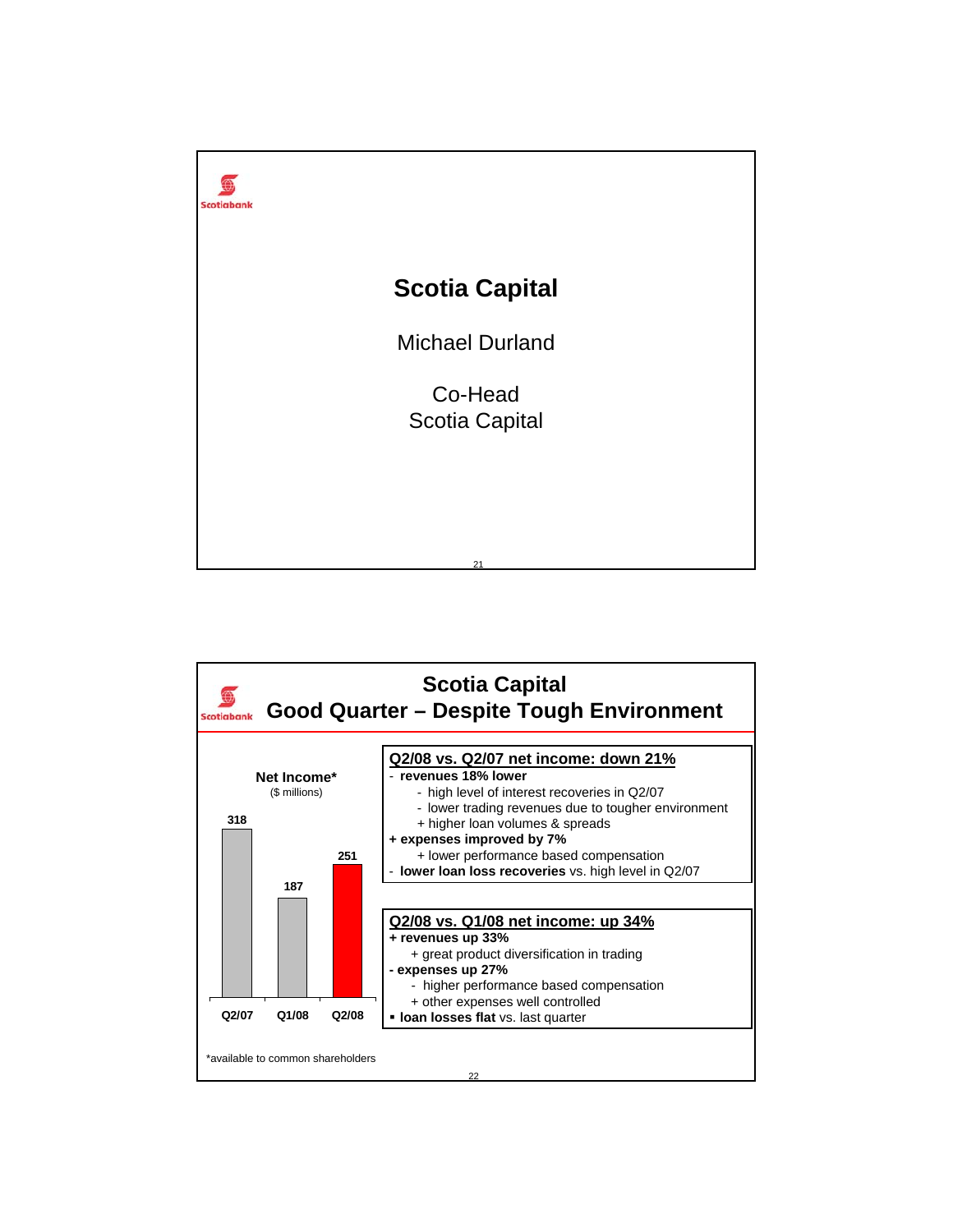

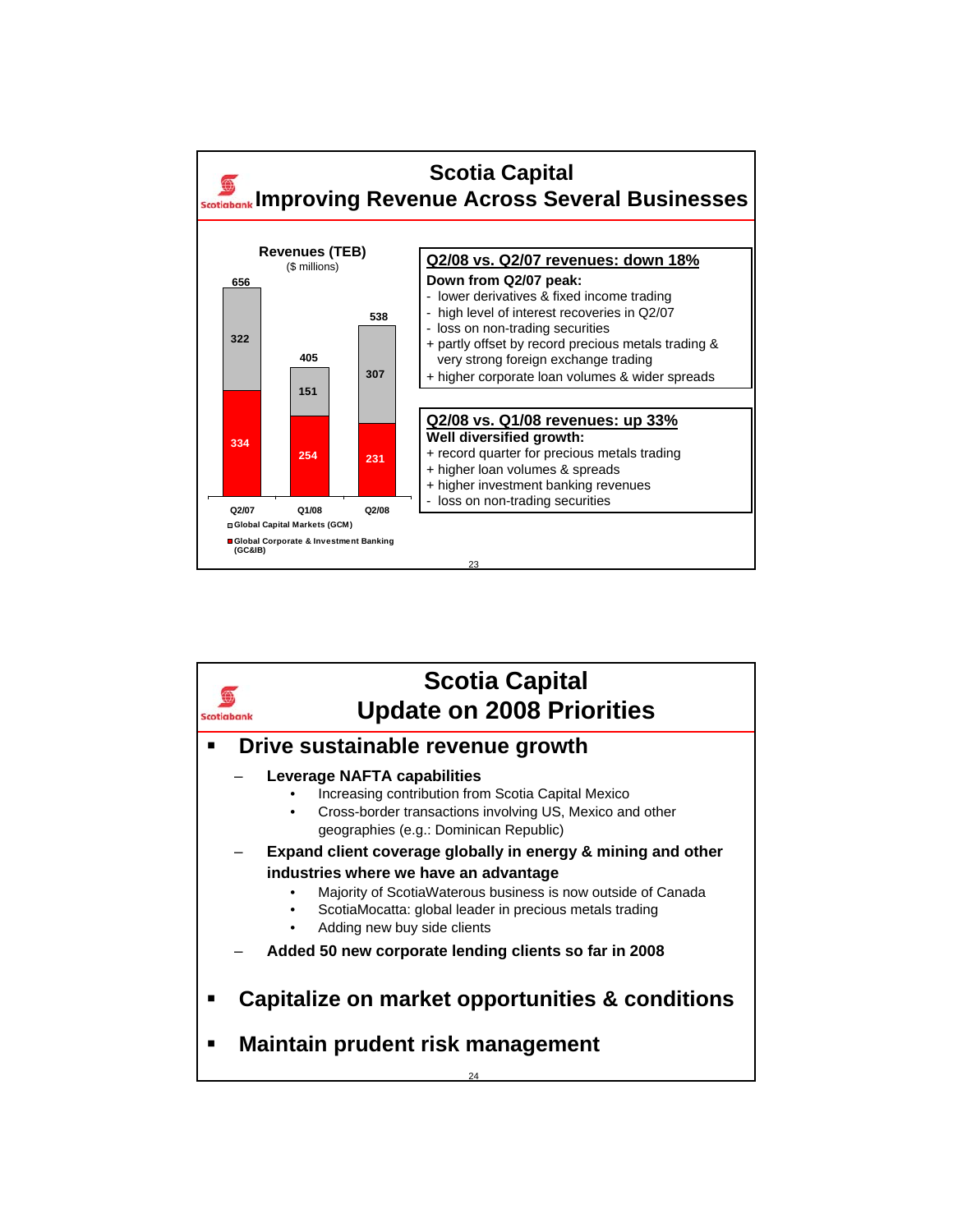

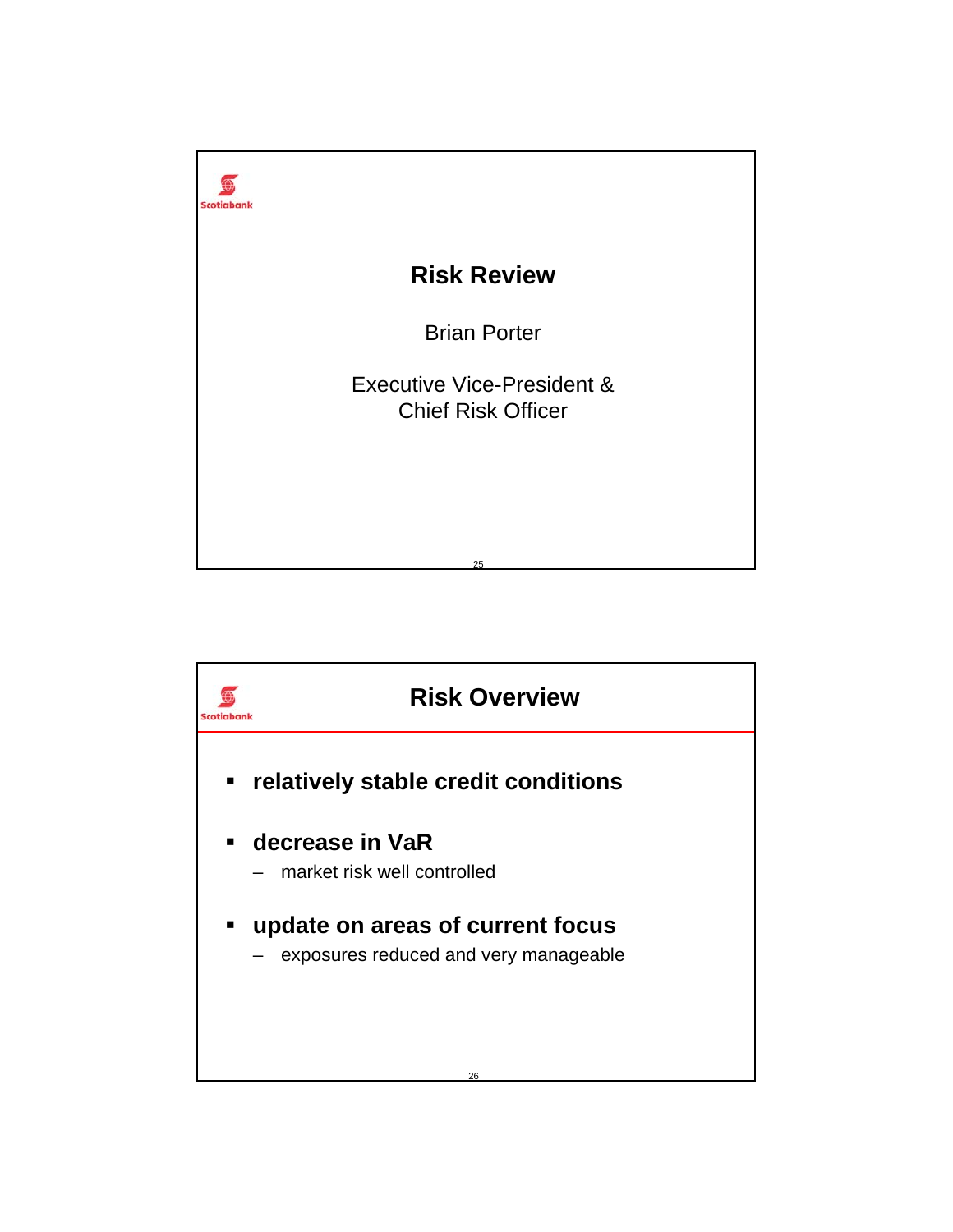| <b>Trend in Specific Provisions</b><br><b>Scotiabank</b> |       |      |                   |      |       |  |  |
|----------------------------------------------------------|-------|------|-------------------|------|-------|--|--|
| \$ millions                                              | Q2/07 |      | Q3/07 Q4/07 Q1/08 |      | Q2/08 |  |  |
| Domestic:                                                |       |      |                   |      |       |  |  |
| Retail                                                   | 68    | 68   | 72                | 79   | 82    |  |  |
| Commercial                                               | (2)   | 9    | 6                 | 12   | 20    |  |  |
|                                                          | 66    | 77   | 78                | 91   | 102   |  |  |
| International                                            |       |      |                   |      |       |  |  |
| Retail                                                   | 42    | 42   | 56                | 64   | 69    |  |  |
| Commercial                                               | (12)  | (17) | (29)              | (34) | (9)   |  |  |
|                                                          | 30    | 25   | 27                | 30   | 60    |  |  |
| Scotia Capital                                           | (51)  | (10) | (10)              | (10) | (9)   |  |  |
|                                                          | 45    | 92   | 95                | 111  | 153   |  |  |
|                                                          |       |      |                   |      |       |  |  |
|                                                          |       |      |                   |      |       |  |  |
|                                                          |       | 27   |                   |      |       |  |  |

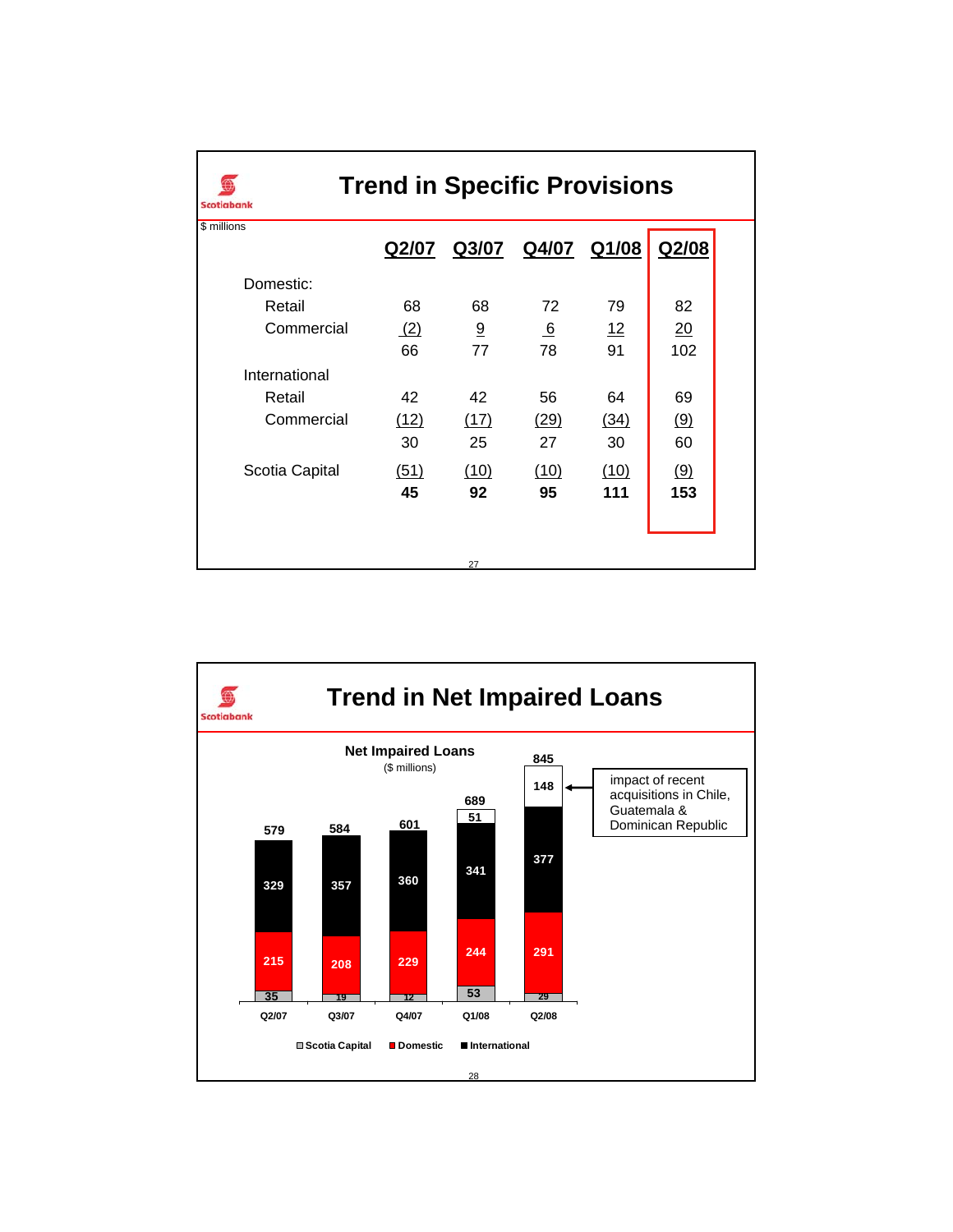| <b>VaR by Risk Factor</b><br><b>Scotiabank</b>       |             |       |  |  |  |  |  |  |  |
|------------------------------------------------------|-------------|-------|--|--|--|--|--|--|--|
| Average 1 day VaR, \$ millions<br><b>Risk Factor</b> |             |       |  |  |  |  |  |  |  |
|                                                      |             | Q2/07 |  |  |  |  |  |  |  |
| 12.8                                                 | 13.8        | 7.2   |  |  |  |  |  |  |  |
| 3.0                                                  | 4.5         | 5.2   |  |  |  |  |  |  |  |
| 1.3                                                  | 0.9         | 1.2   |  |  |  |  |  |  |  |
| 3.6                                                  | 2.7         | 1.5   |  |  |  |  |  |  |  |
| (6.1)                                                | (5.3)       | (3.8) |  |  |  |  |  |  |  |
| 14.6                                                 | 16.6        | 11.3  |  |  |  |  |  |  |  |
|                                                      |             |       |  |  |  |  |  |  |  |
|                                                      |             |       |  |  |  |  |  |  |  |
|                                                      | Q2/08<br>29 | Q1/08 |  |  |  |  |  |  |  |

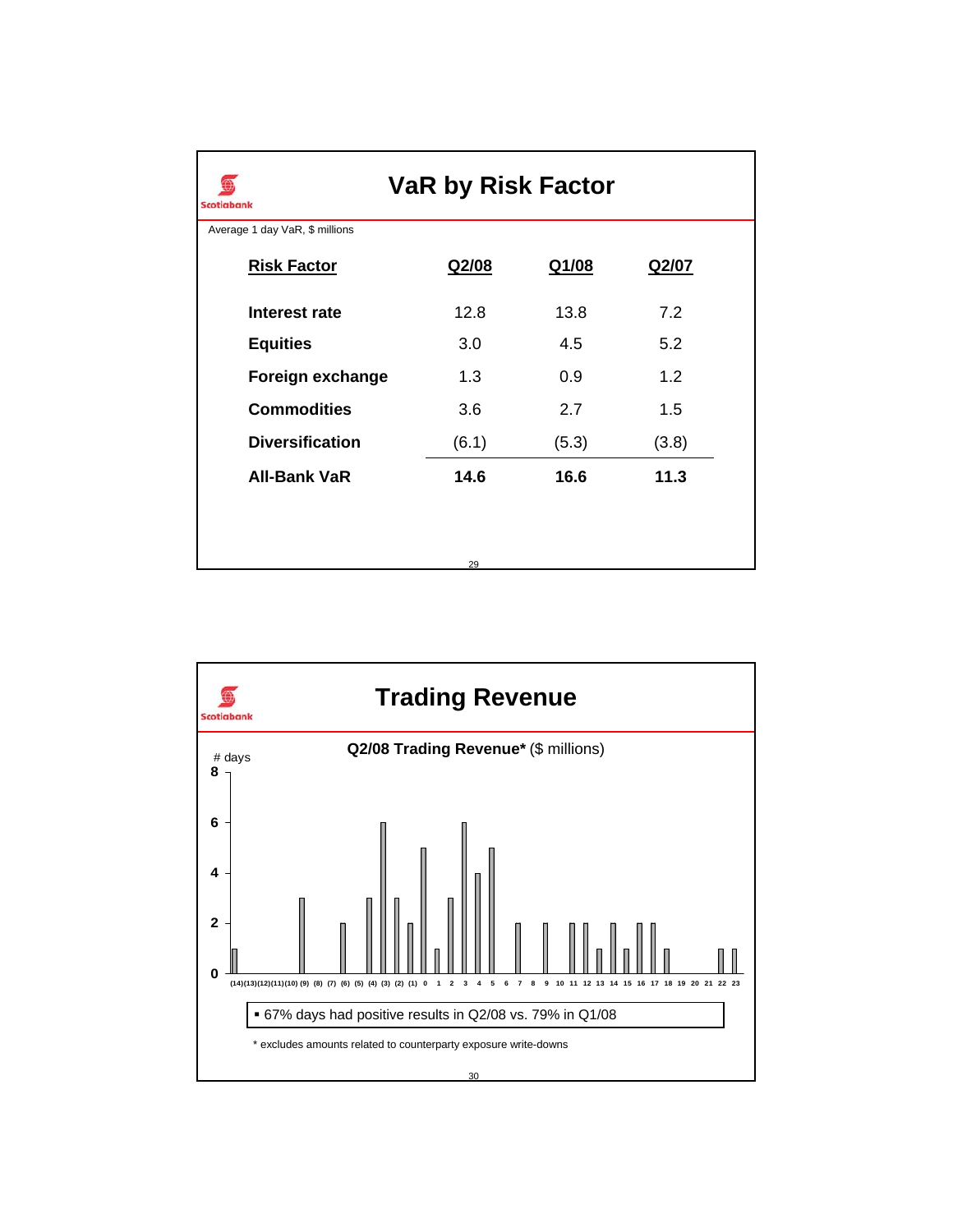| Scotiabank                                           |                                                                                                                                                                                                                                                                                                                    |
|------------------------------------------------------|--------------------------------------------------------------------------------------------------------------------------------------------------------------------------------------------------------------------------------------------------------------------------------------------------------------------|
| <b>Montreal</b><br><b>Accord ABCP</b>                | fair value of holdings: \$144 million, unchanged from Q1/08<br>⋗<br>drawn liquidity lines to conduits: \$44 million<br>⋗                                                                                                                                                                                           |
| CDOs and<br>CLOs                                     | ⋗<br>fair value of holdings: $$1.2$ billion (Q1/08: $$1.4$ billion)<br>virtually all investment grade equivalent - nominal U.S. sub-prime exposure<br>⋗                                                                                                                                                            |
| <b>Monolines</b>                                     | replaced credit default protection previously provided by a monoline<br>⋗<br>other direct exposures not significant (<\$50 million)<br>⋗<br>indirect exposure: US\$3.2 billion (Q1/08: US\$4.4 billion)<br>⋗<br>high quality of underlying assets, minimal exposure (<\$50 million) to sub-prime<br>۰<br>mortgages |
| <b>Secured Retail</b><br><b>Auto Loans</b><br>(GMAC) | exposure: \$5.9 billion - internally modelled to investment grade (97% investment grade)<br>⋗<br>now have ability to diversify some of the U.S. exposure to the Canadian market<br>⋗<br>portfolio performing as expected<br>⋗                                                                                      |
| <b>Hedge Fund</b><br><b>Exposure</b>                 | ⋗<br>majority of activity collateralized<br>no credit issues with counterparties<br>⋗                                                                                                                                                                                                                              |
| <b>Auction Rate</b><br><b>Securities</b>             | ⋗<br>no exposure                                                                                                                                                                                                                                                                                                   |

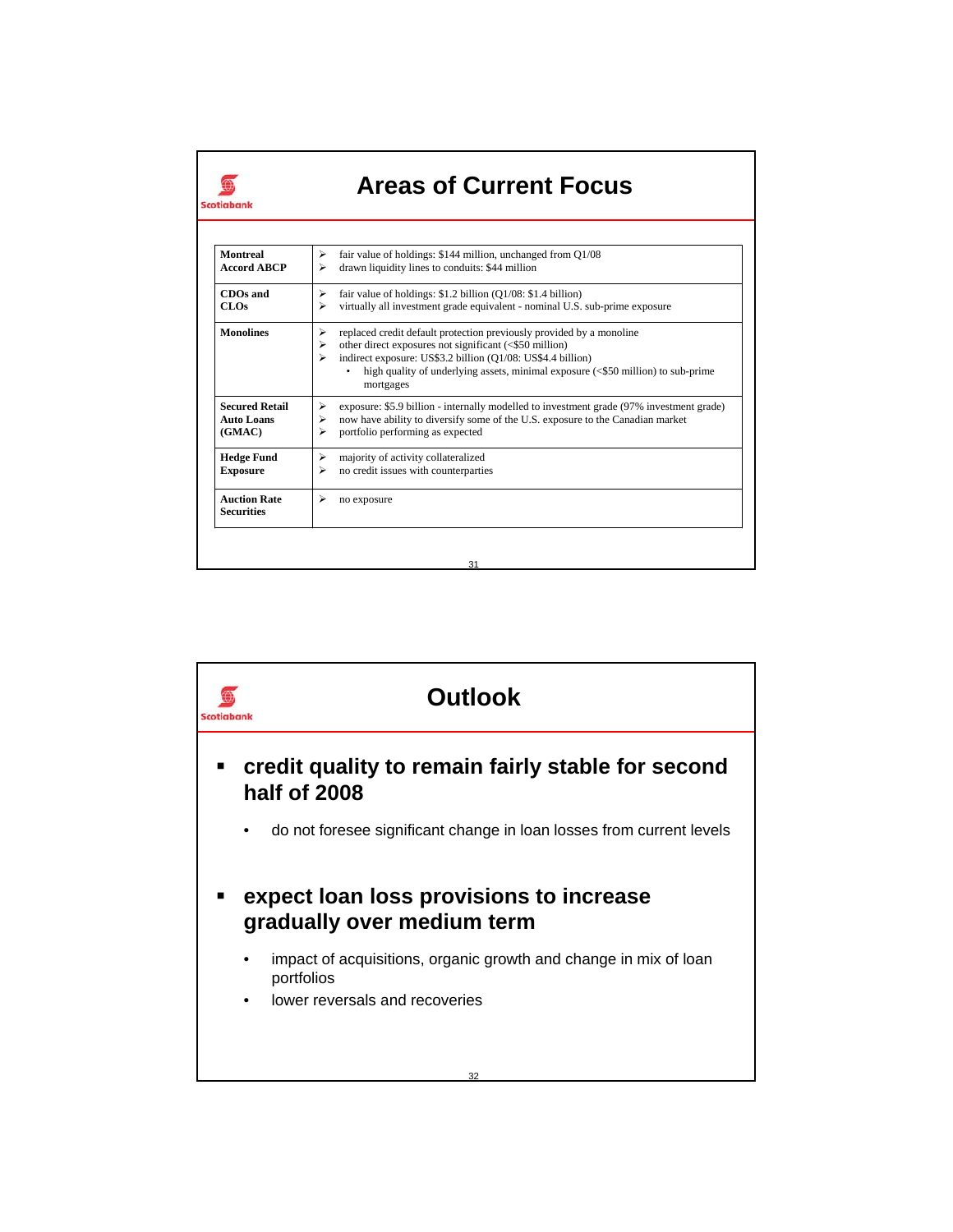

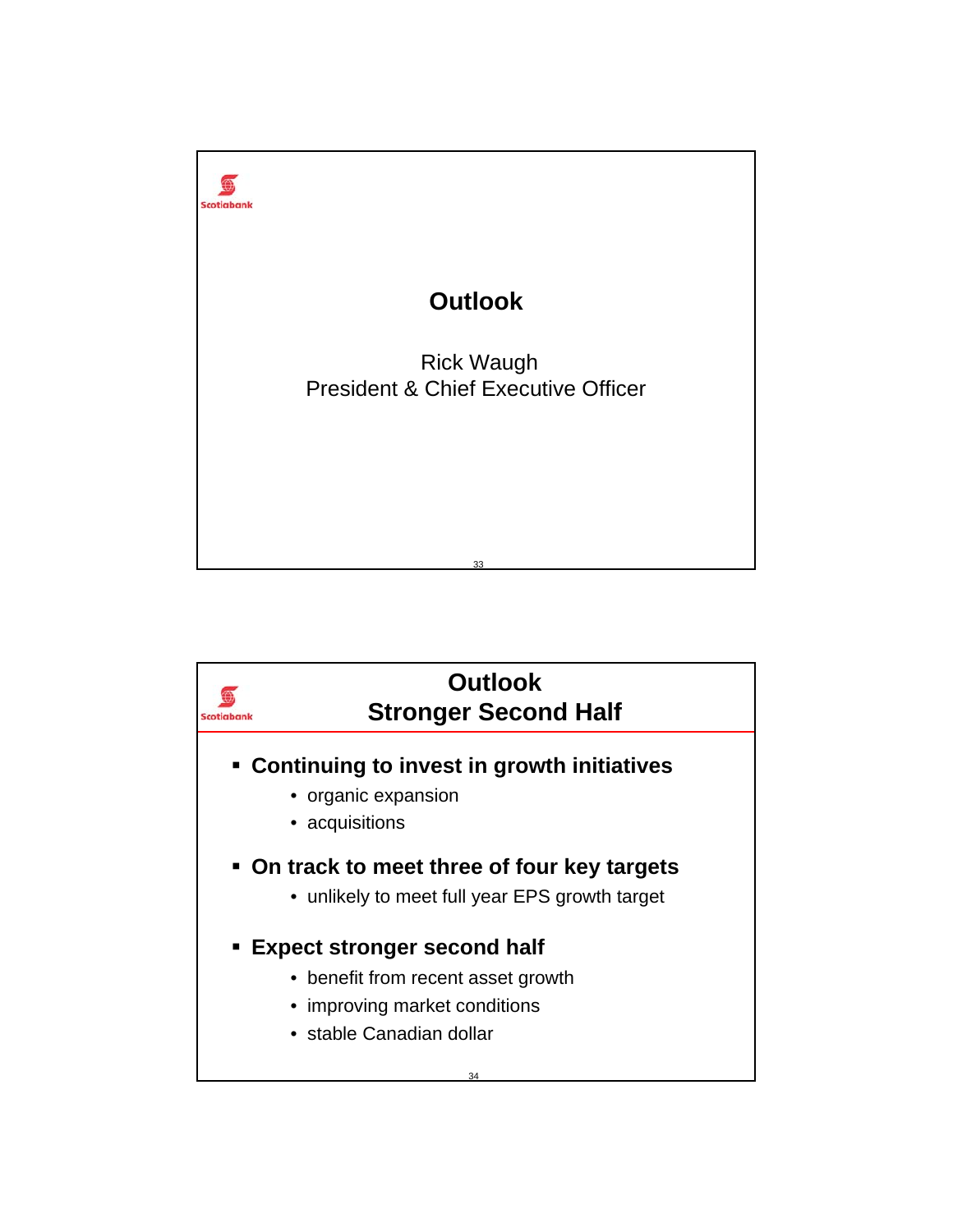

| <b>Impact of Forex Translation</b><br><b>Scotiabank</b> |        |              |         |
|---------------------------------------------------------|--------|--------------|---------|
| Impact (\$MM)                                           |        | Yr/Yr        | Qtr/Qtr |
| Revenues                                                | (154)  | 49           |         |
| Non-interest expenses                                   | 63     |              | (20)    |
| <b>Net income</b>                                       |        | (67)         | 21      |
| Average exchange rate                                   | Q2/08  | <u>Q1/08</u> | Q2/07   |
| \$US/\$CAD                                              | 0.99   | 1.01         | 0.86    |
| Mexican peso/\$CAD                                      | 10.62  | 10.99        | 9.63    |
| Peruvian new sol/\$CAD                                  | 2.83   | 3.02         | 2.78    |
| Chilean peso/\$CAD                                      | 454.75 | 497.76       | 467.07  |
|                                                         | 36     |              |         |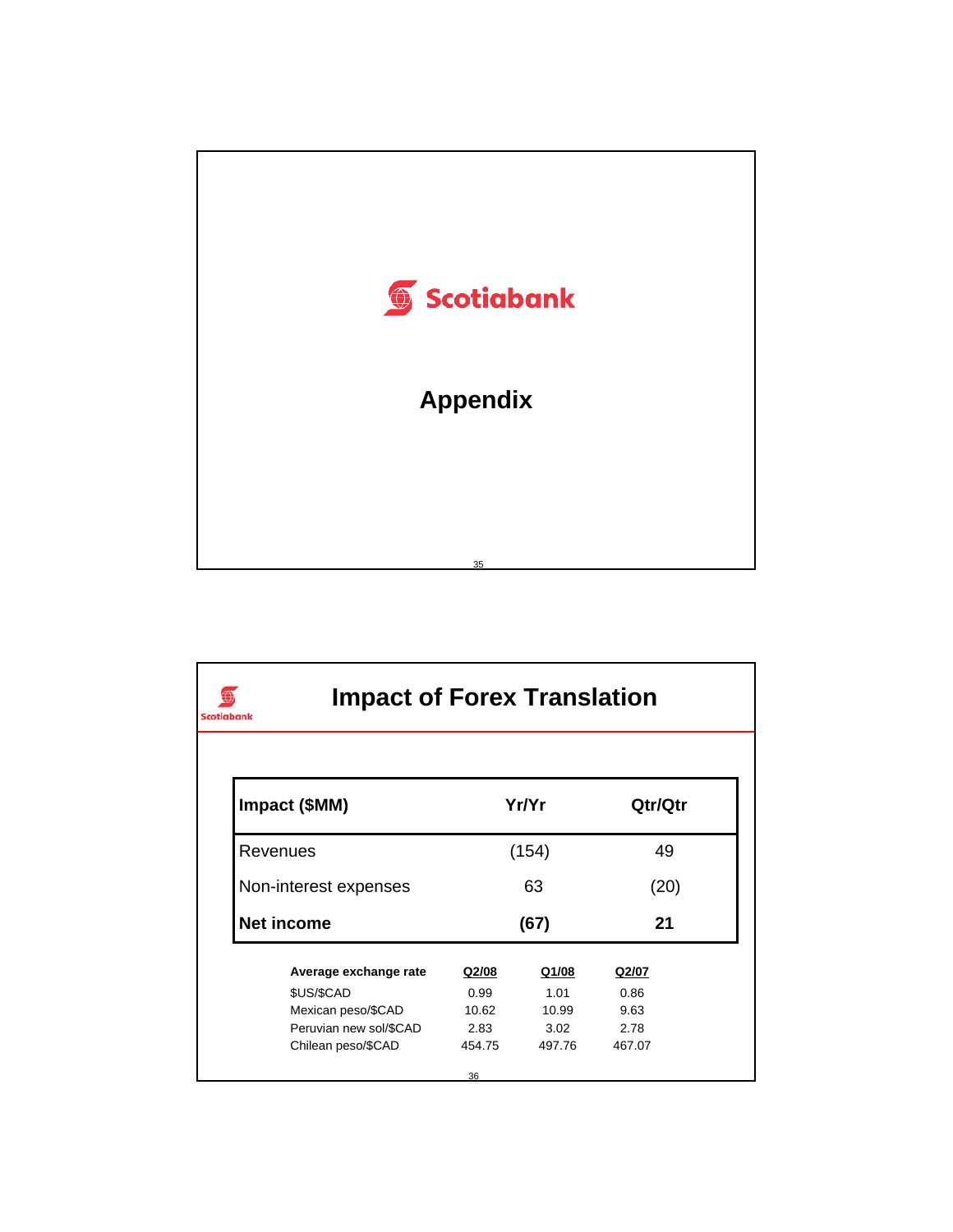

| <b>Scotiabank Mexico</b><br><b>Improved Contribution in Q2</b><br>Scotiabank |        |        |      |                                                                                                                                                                     |  |  |
|------------------------------------------------------------------------------|--------|--------|------|---------------------------------------------------------------------------------------------------------------------------------------------------------------------|--|--|
| (\$ millions)                                                                | Q2/08  | Q1/08  | Q/Q  | <b>Comments</b>                                                                                                                                                     |  |  |
| Contribution<br>(Mexican GAAP)                                               | \$96   | \$117  |      | $$(21) \rightarrow$ Continued retail asset growth<br>• More than offset by higher local taxes                                                                       |  |  |
| Canadian GAAP<br>adjustments                                                 | \$(17) | \$(49) | \$32 | • Q2/08 includes reversal of<br>locally booked VISA and bond gains<br>• Q1/08 includes:<br>- write-down of future tax asset, and<br>- reversal of local tax benefit |  |  |
| <b>Contribution to BNS</b>                                                   | \$79   | \$68   | \$11 |                                                                                                                                                                     |  |  |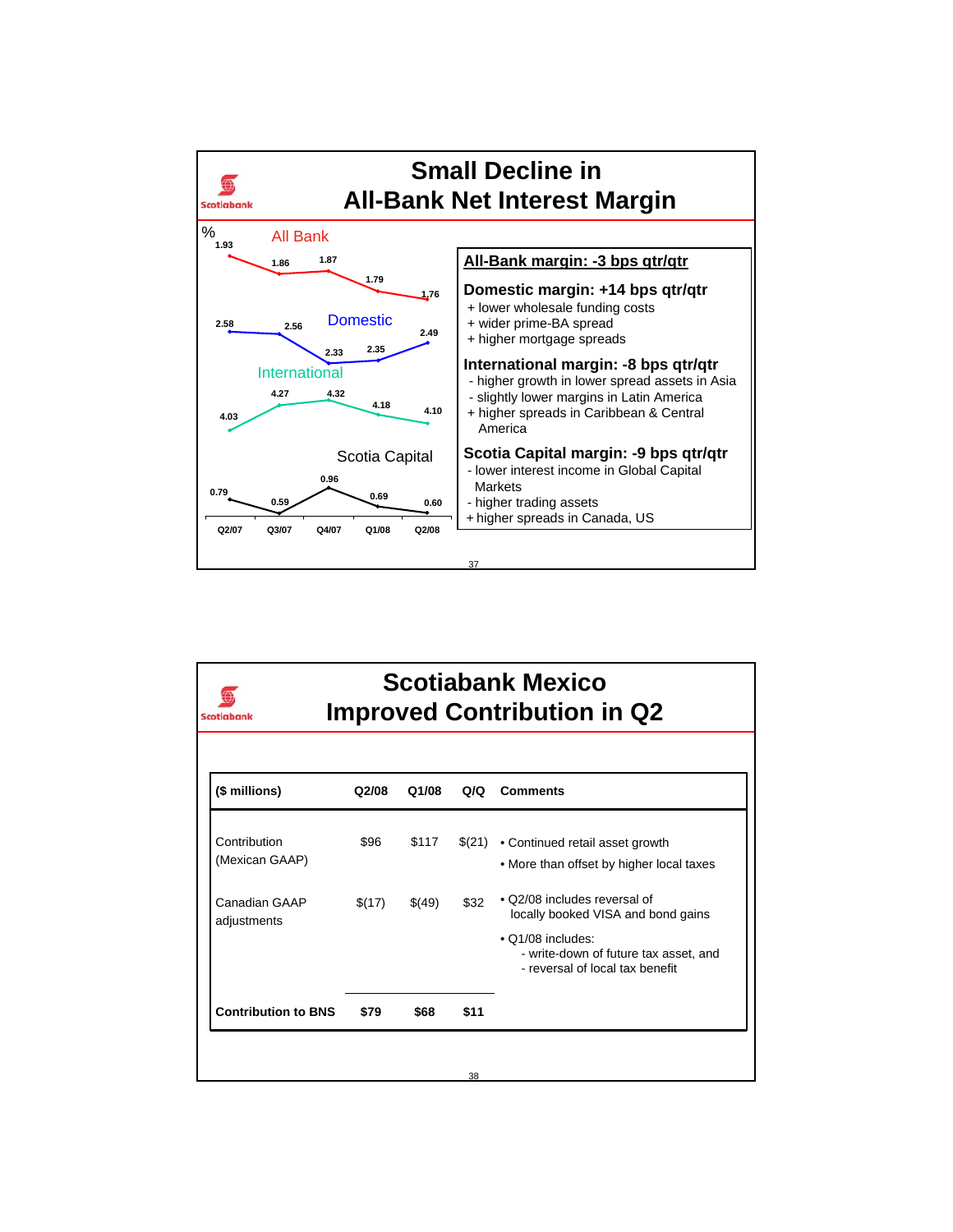

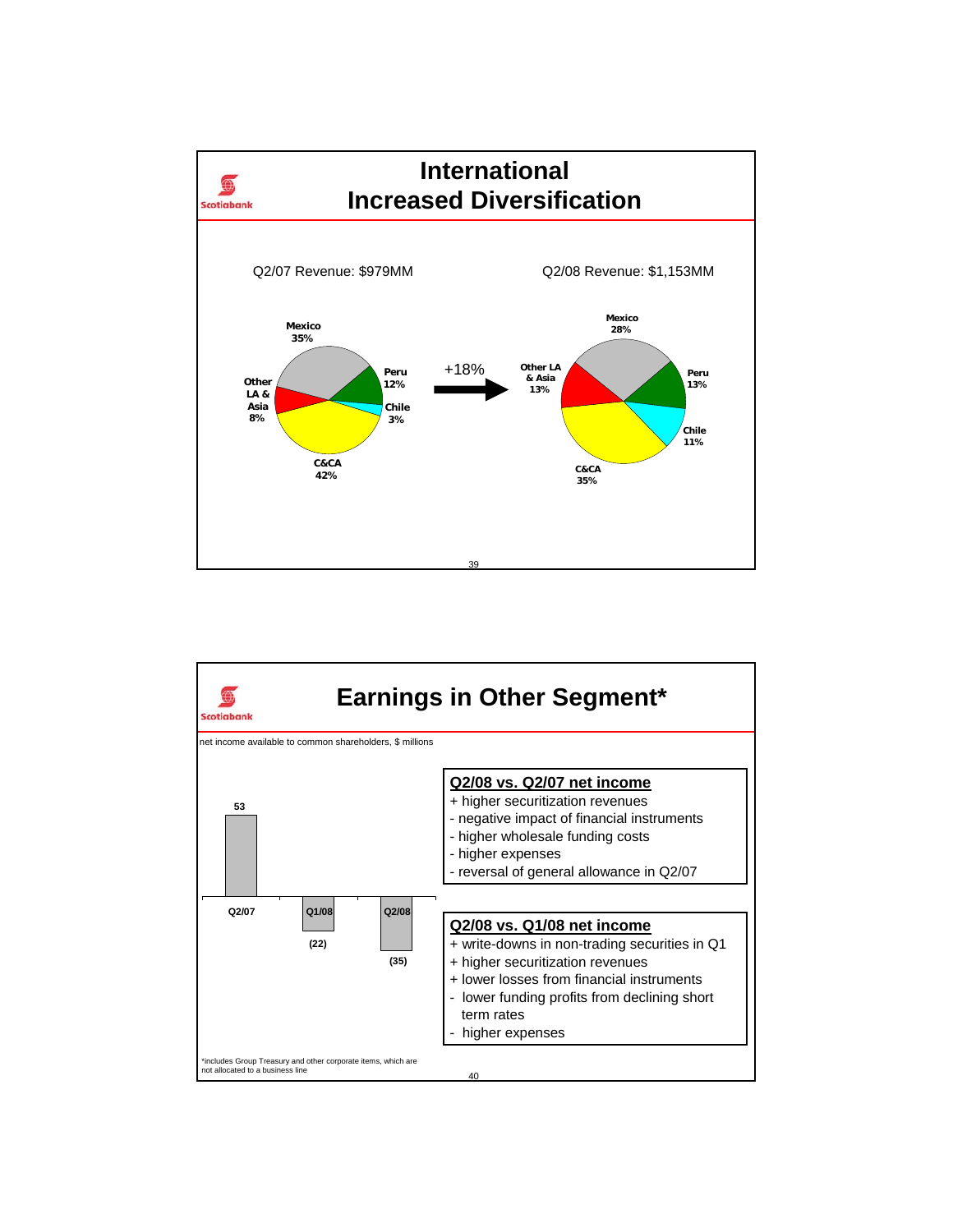